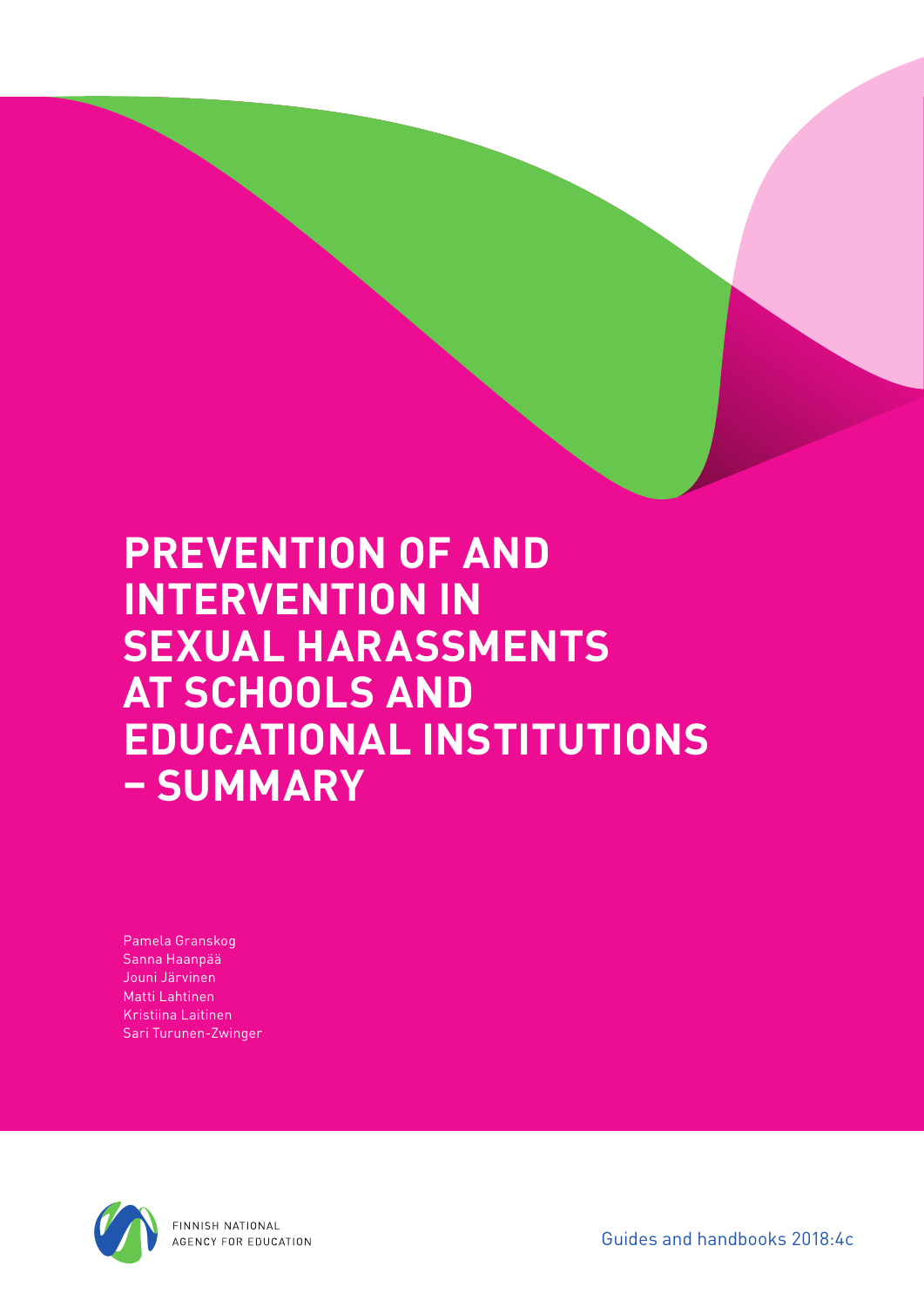© Finnish National Agency for Education

Guides and handbooks 2018:4c

ISBN 978-952-13-6508-9 (pdf) ISSN-L 1798-8950 ISSN 1798-8969 (pdf)

Layout: Grano Oy

www.oph.fi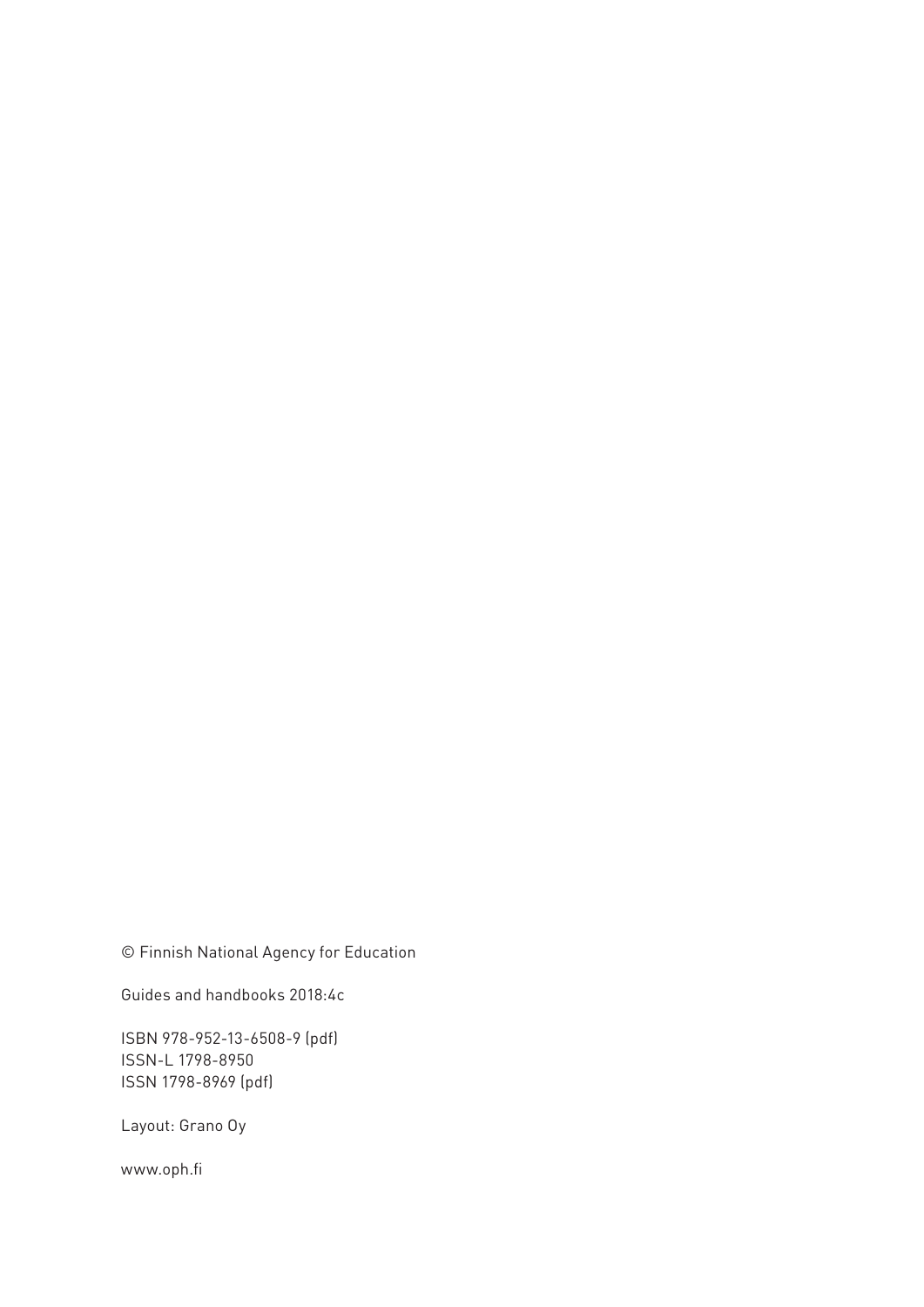## **CONTENTS**

| 1.             | 11<br>1.2.                                                            |                                                                           |
|----------------|-----------------------------------------------------------------------|---------------------------------------------------------------------------|
| 2.             | <b>FINNISH LEGISLATION REQUIRES PREVENTION OF AND INTERVENTION IN</b> |                                                                           |
|                |                                                                       |                                                                           |
|                | 2.1.                                                                  |                                                                           |
|                | 2.2.                                                                  | Safety and well-being should be promoted at an educational institution 10 |
|                | 2.3.                                                                  | A workplace must be a safe learning environment 10                        |
| 3 <sub>1</sub> | PREVENTION OF SEXUAL HARASSMENT IN CURRICULA AND THE ACTIVITIES OF    |                                                                           |
|                |                                                                       |                                                                           |
|                | 3.1.                                                                  | Underlying values and school culture lay the foundation 11                |
|                | 3.2.                                                                  | Knowledge and skills from transversal competences, subjects and common    |
|                |                                                                       |                                                                           |
| 4.             | DUTIES OF PROFESSIONALS AT EDUCATIONAL INSTITUTIONS, STUDENTS AND     |                                                                           |
|                |                                                                       |                                                                           |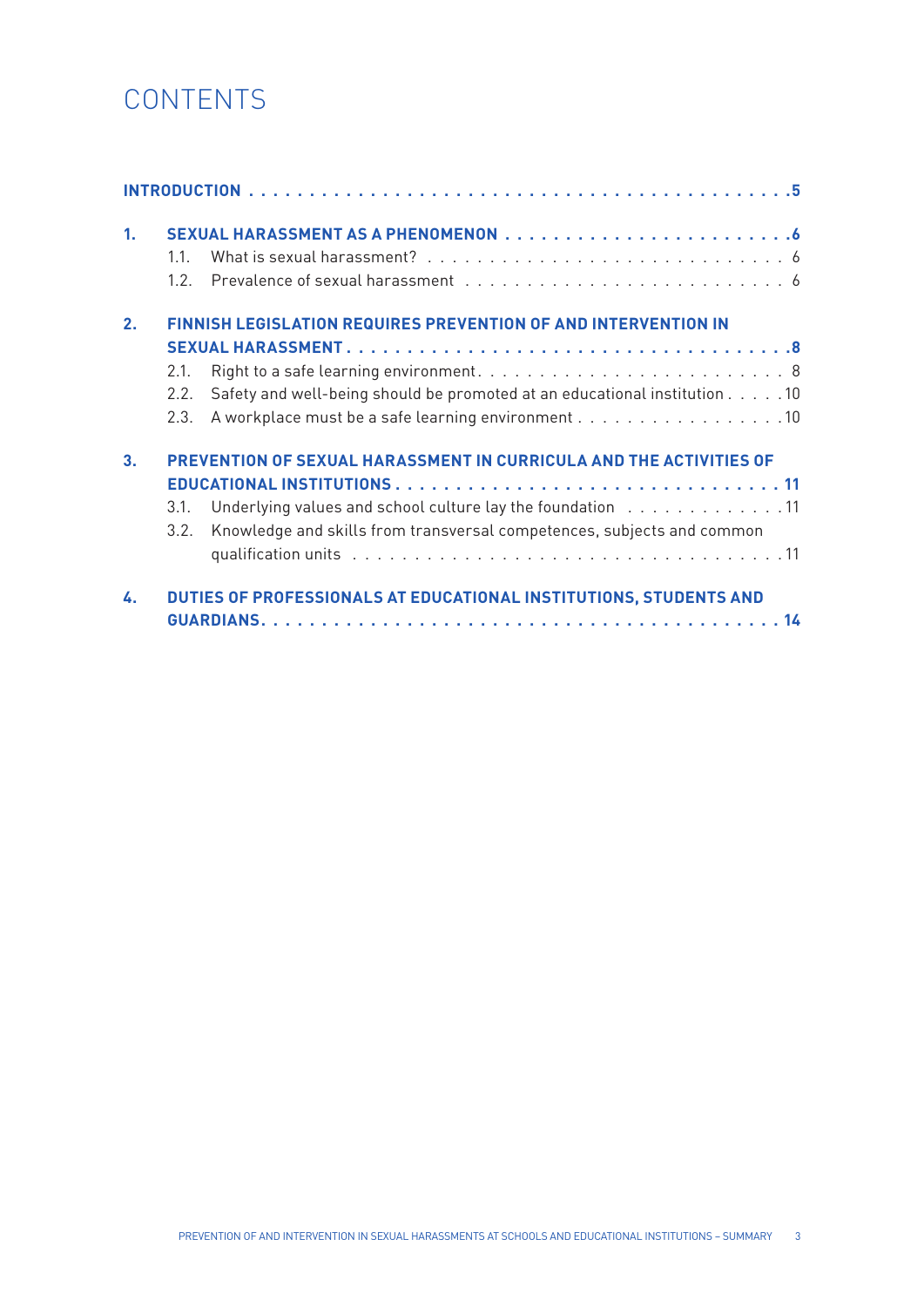PREVENTION OF AND INTERVENTION IN SEXUAL HARASSMENTS AT SCHOOLS AND EDUCATIONAL INSTITUTIONS – SUMMARY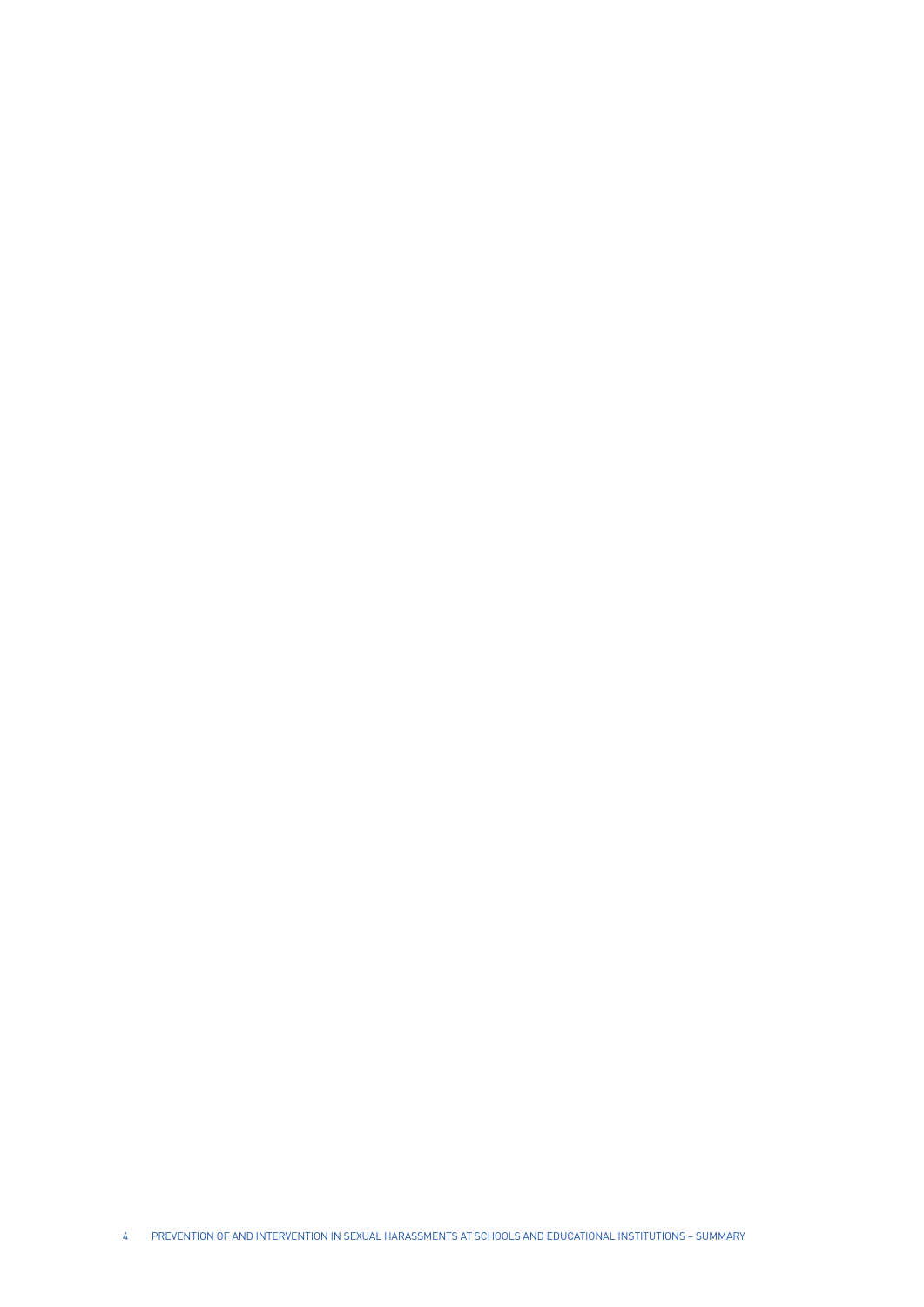## <span id="page-4-0"></span>INTRODUCTION

Under the Constitution of Finland, everyone has the right to life, personal liberty, integrity and security. Sexual harassment violates this fundamental right and may have many types of negative consequences, especially for children and young people's development. Sexual harassment occurs in different areas of society, including schools. Sexual harassment should be prevented, and any cases of harassment that come to light should be intervened in.

It is important that each student in an educational institution's community and every adult working in it is aware of sexual harassment as a phenomenon, identifies its manifestations, and immediately intervenes in any situations in which it occurs.

This summary is based on a Finnish guide on preventing and intervening in sexual harassments at schools and educational institutions published by the Finnish National Agency for Education. The guide explains what sexual harassment means and discusses its prevalence at educational institutions in the light of surveys and studies. It also explores ways in which sexual harassment can be prevented and intervened in on the basis of the Finnish legislation and curricula and through teaching and student welfare services.

The guide focuses on relations between students on the one hand, and between the students and employees of educational institutions on the other, but not on any harassment between the adults working at the institution. Neither does it discuss harassment outside the educational institution.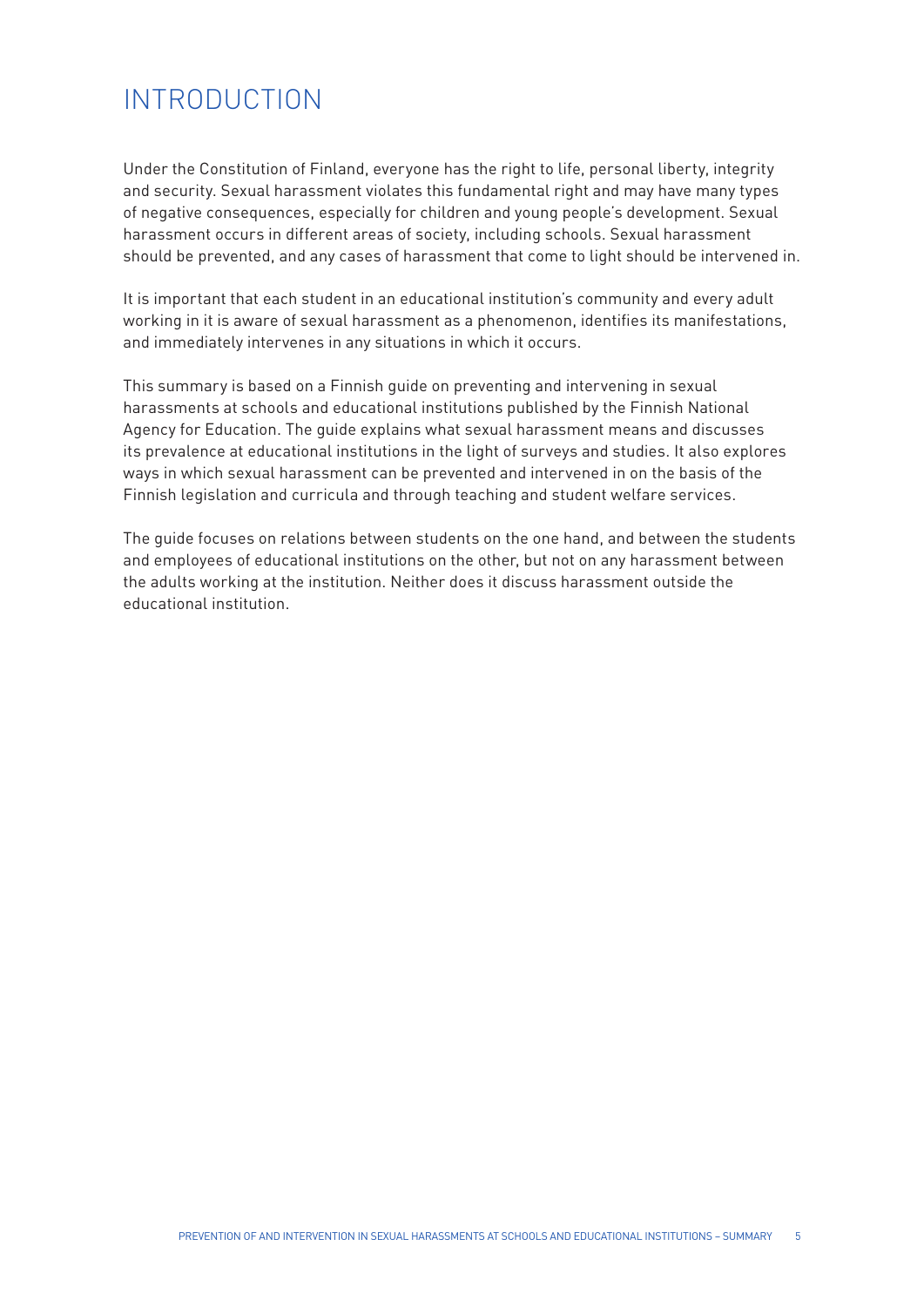## <span id="page-5-0"></span>1. SEXUAL HARASSMENT AS A PHENOMENON

#### **1.1. What is sexual harassment?**

According to the Act on Equality between Women and Men, sexual harassment targeting children and young people is about exposing them to sexuality that is not age appropriate. Sexual harassment refers to unwelcome verbal, non-verbal or physical conduct of a sexual nature. Sexual harassment violates a person's psychological or physical integrity by creating an intimidating, hostile, degrading, humiliating or offensive atmosphere. Its motives are often associated with exertion of power, and in its most serious forms, it may turn into sexual violence and a sexual offence. While a repeated nature is typical of sexual harassment, it may also consist of a single act.

Sexual harassment may take at least the following forms:

- gestures or facial expressions characterised by sexual innuendo
- inappropriate sexual talk, suggestive jokes, and remarks or questions about a person's body, clothes or private life
- inappropriate sexual content on different social media channels, WhatsApp, Snapchat and in other messages, text messages, e-mails, telephone calls
- physical touching and molestation
- suggestions or demands concerning sexual intercourse or other sexual acts
- sexual offence, including rape, attempted rate or sexual assault

Ideas of the forms and appropriate limits of physical interaction are cultural and individual. Physical closeness is nurturing and caring and creates a feeling of security in many situations. In a number of subjects, including physical education and crafts, a student may be touched by a teacher or another student as part of the instruction and education. The essential point is that the physical contact is not sexualised, and the target does not experience it as annoying, coercive or unpleasant. The student's personal experience is the key to assessing whether or not the interaction is appropriate. A teacher, for instance, must be sensitive to whether a student finds the teacher's touch, such as a pat on the shoulder, pleasant or unwelcome.

#### **1.2. Prevalence of sexual harassment**

Children and young people encounter sexual harassment as early as in the lower grades of basic education. An early start in the efforts to combat sexual harassment is also justified because attitudes, in particular, are shaped at a young age.

Experiences of sexual harassment become more common as pupils move on to the higher grades of basic education, and at the same time, the phenomenon becomes strongly gendered. No major changes take place in the prevalence of sexual harassment experiences when the young people move on to secondary education.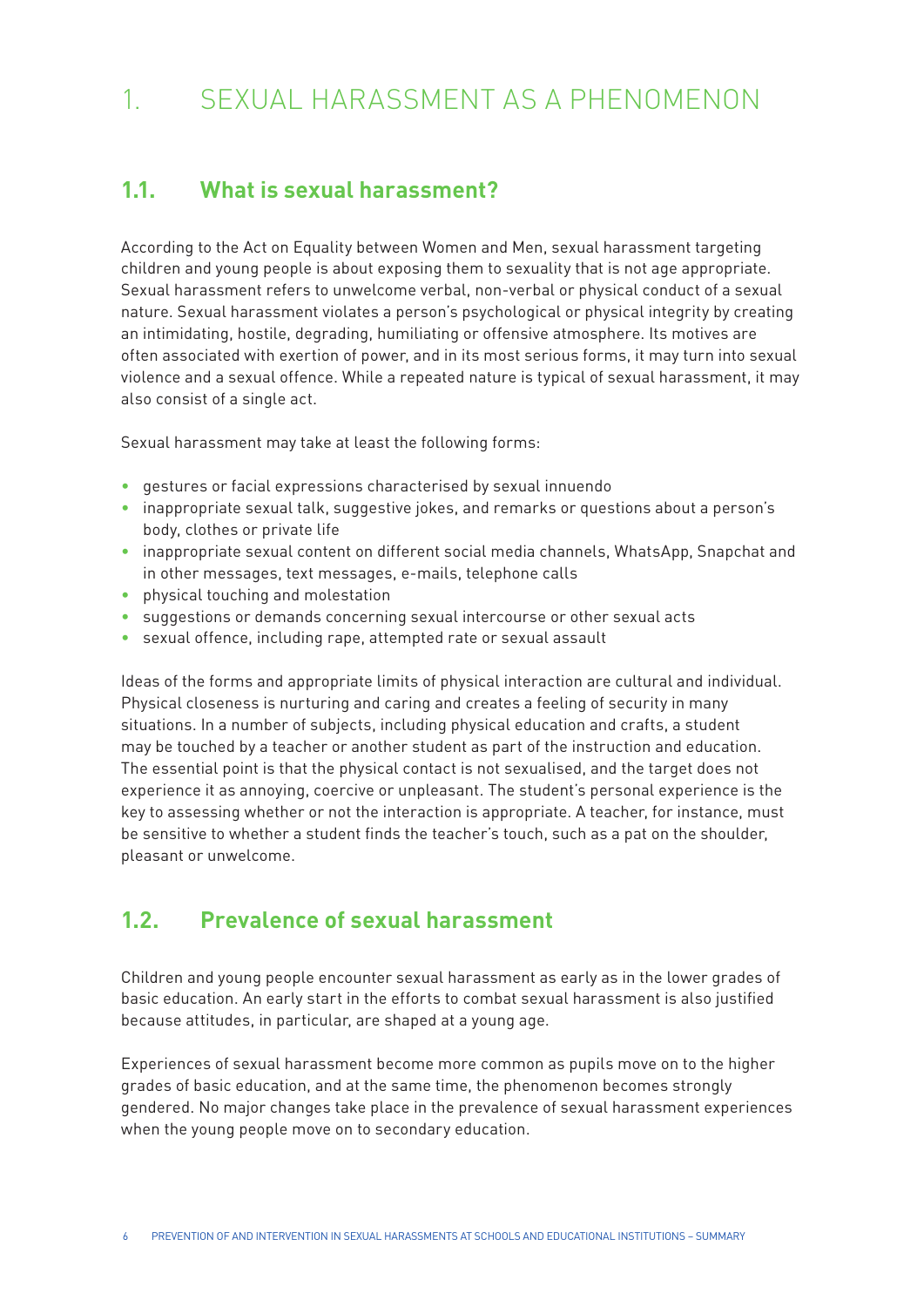Only a small part of sexual harassment experienced by pupils and students takes place exclusively at school. The majority of harassment experienced by girls occurs by means of mobile devices or in a public space. Sexual harassment at schools appears to target boys as much as girls.

Experiences of sexual violence were significantly less common than sexual harassment.

In most cases, the perpetrator of sexual harassment or violence had been a friend or some other child or young person known to the target, whereas 0-1% of the respondents had been harassed by a teacher or some other adult at school.

Of pupils in basic education grades 4 and 5, only 35% of the boys and 37% of the girls had told some adult about the sexual harassment or violence they had experienced. 11% of grade 8 and 9 pupils would have needed support from the adults in the school in the situation but failed to obtain it. Especially boys were often left without the support they needed.

Members of special groups, including sexual and gender minorities, young people of foreign origin, those with a restricted functional capacity, and young people placed outside their homes reported significantly more experiences of sexual harassment. These groups additionally had more experiences of sexual violence. It would also appear that a significant part of the sexual harassment encountered by these young people takes place at educational institutions.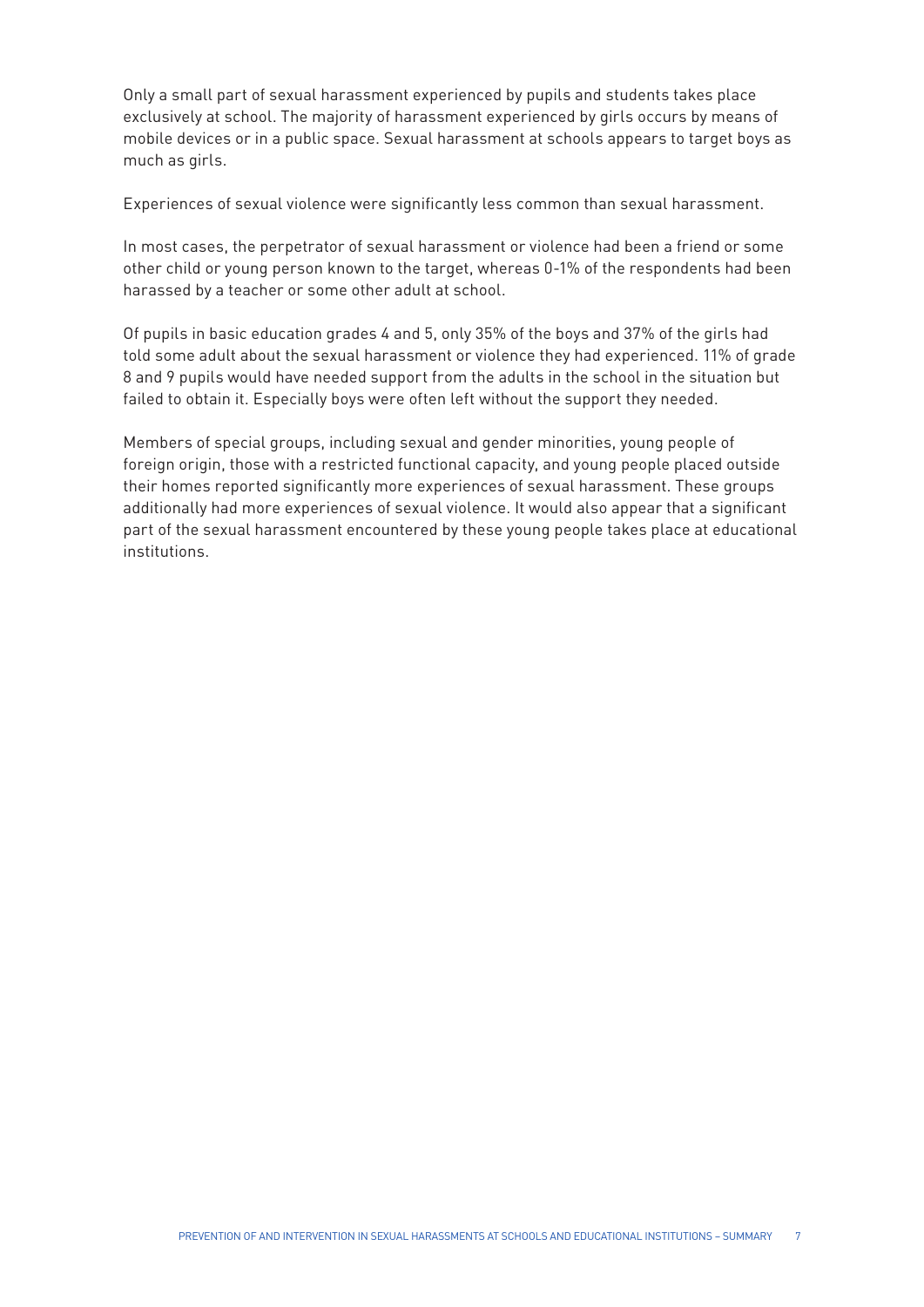## <span id="page-7-0"></span>2. FINNISH LEGISLATION REQUIRES PREVENTION OF AND INTERVENTION IN SEXUAL HARASSMENT

#### **2.1. Right to a safe learning environment**

Under the Finnish school legislation, students have the right to a safe learning environment. A safe learning environment is comprised of psychological, social and physical factors.

The obligation to intervene in sexual harassment is statutory. The Pupil and Student Welfare Act obliges educational institutions to prepare a plan for protecting students from violence, bullying and harassment. Sexual harassment constitutes discrimination prohibited under the Act on Equality between Women and Men. Under the Non-Discrimination Act, discrimination on grounds listed in the Act is prohibited, including origin, sexual orientation, language, religion, disability or state of health.

The Health Care Act lays down an obligation to conduct triennial checks on the health and safety of school environments and psychosocial welfare. This check also covers sexual harassment and the practices associated with it.

The right to a safe learning environment extends to the time during which a student takes part in instruction or activities at the educational institution or outside it based on a curriculum or other plan approved by the education provider.

If the studies also include mobility periods abroad, consistent practices should be put in place in international activities and, for example, a contact person should be appointed with whom the students can liaise when encountering sexual harassment. The safety perspectives and instructions should be part of the coaching students receive before departure.

Notwithstanding secrecy provisions, education and social and health care service staff have the obligation to notify the police when they have reason to believe, due to facts that have become known to them while performing their duties, that a child has been exposed to:

- an act punishable as a sex offence under the Criminal Code, or
- an act punishable as homicide or bodily injury under the [Criminal Code](https://www.finlex.fi/fi/laki/ajantasa/1889/18890039), the maximum punishment for which is imprisonment for at least two years.

Acts punishable as sex offences under the Criminal Code include rape, coercion into a sexual act, sexual abuse, sexual harassment, sexual abuse of a child, purchase of sexual services from a young person, and solicitation of a child for sexual purposes. Sexual harassment may also constitute the offence of defamation. An assault is an example of an offence in the homicide and bodily injury category referred to in the provision to which the reporting duty applies.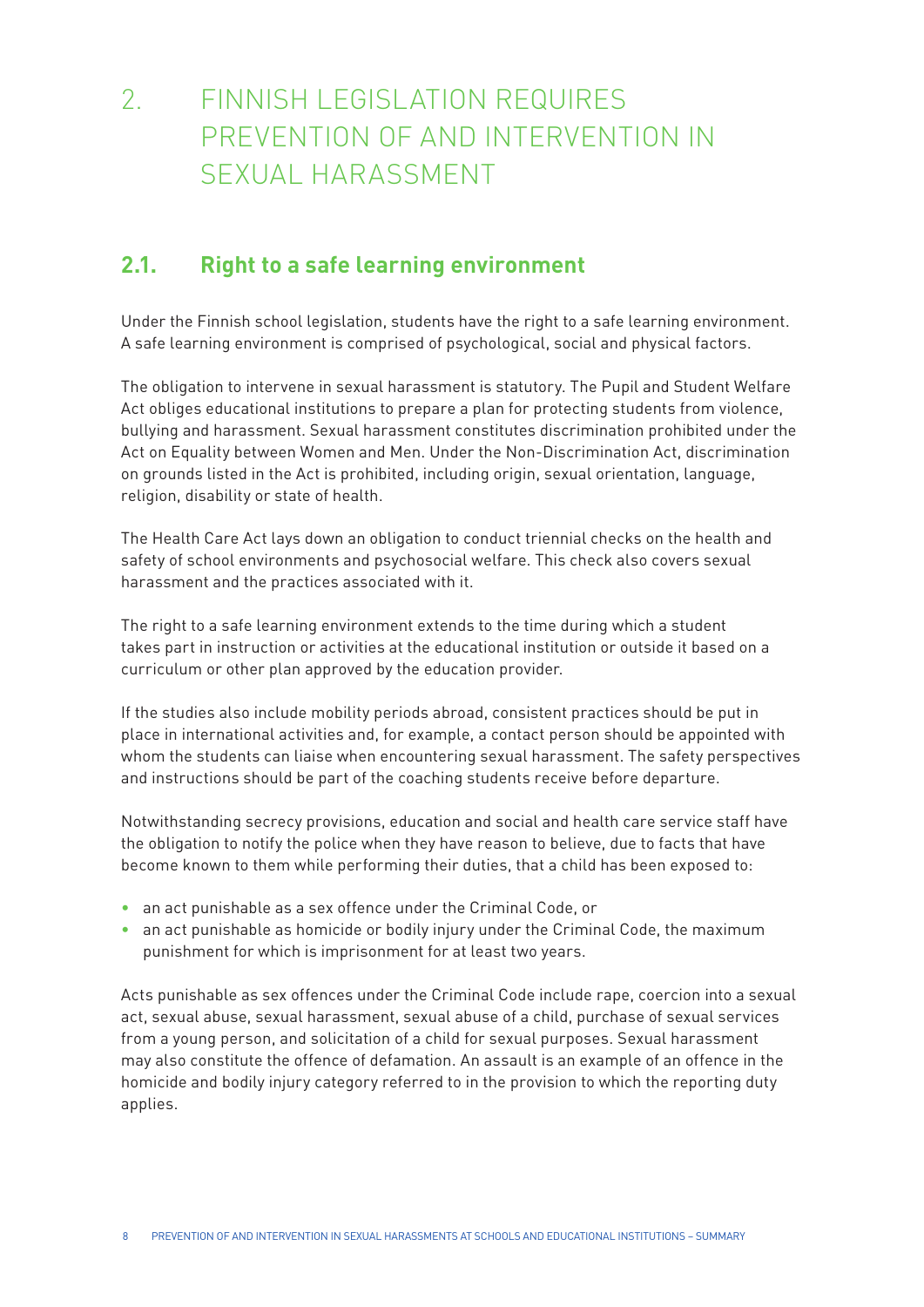Sexual harassment perpetrated by a staff member at an educational institution constitutes inappropriate conduct that, under the Act on Civil Servants in Local Government and the State Civil Servants Act, may lead to a reprimand, warning or dismissal. An educational institution must have a plan for protecting students from violence, bullying and harassment.

Under the law, each school must have a plan for protecting the students against violence, bullying and harassment.

This plan describes:

- prevention of and intervention in bullying, violence, and harassment
- how these issues are handled at the level of the community, group, and individual
- individual support, requisite care, other measures and follow-up for both the perpetrator and the victim
- cooperation with the guardians
- cooperation with the relevant authorities
- how familiarisation with the plan is arranged and how the staff, students, guardians, and partners are informed of it
- updating, monitoring, and evaluation of the plan.

Familiarisation with the operating model for combating sexual harassment must be organised, and the staff, students, guardians and partners must be informed about it regularly.

The implementation of the plan to combat harassment should be monitored and evaluated. The plan is intended as a practical tool that lives and evolves over time. Updating and discussing it with the staff, for example at the beginning of the academic year, is a proven good practice as it also offers an opportunity to introduce new staff members to the institution's practices. In addition, each individual educational institution must have an equality and non-discrimination plan. The National core curriculum contains regulations on the preparation of this plan.

The educational institution must evaluate the realisation of non-discrimination in its activities and take the requisite measures to promote equity. An educational institution must reserve the students and their guardians the opportunity of being heard about the measures aiming to promote equity.

The equality plan should be prepared in cooperation between the staff and students, and it should contain a report on the institution's equality status, the measures required to improve equality, and an evaluation of the implementation and outcomes of measures contained in the previous equality plan. The plan should pay particular attention to preventing and eliminating sexual harassment, among other things. The plan can be prepared for at most three years at a time.

The Finnish guide also describes in detail other legislation that obliges an educational institution to intervene in sexual harassment.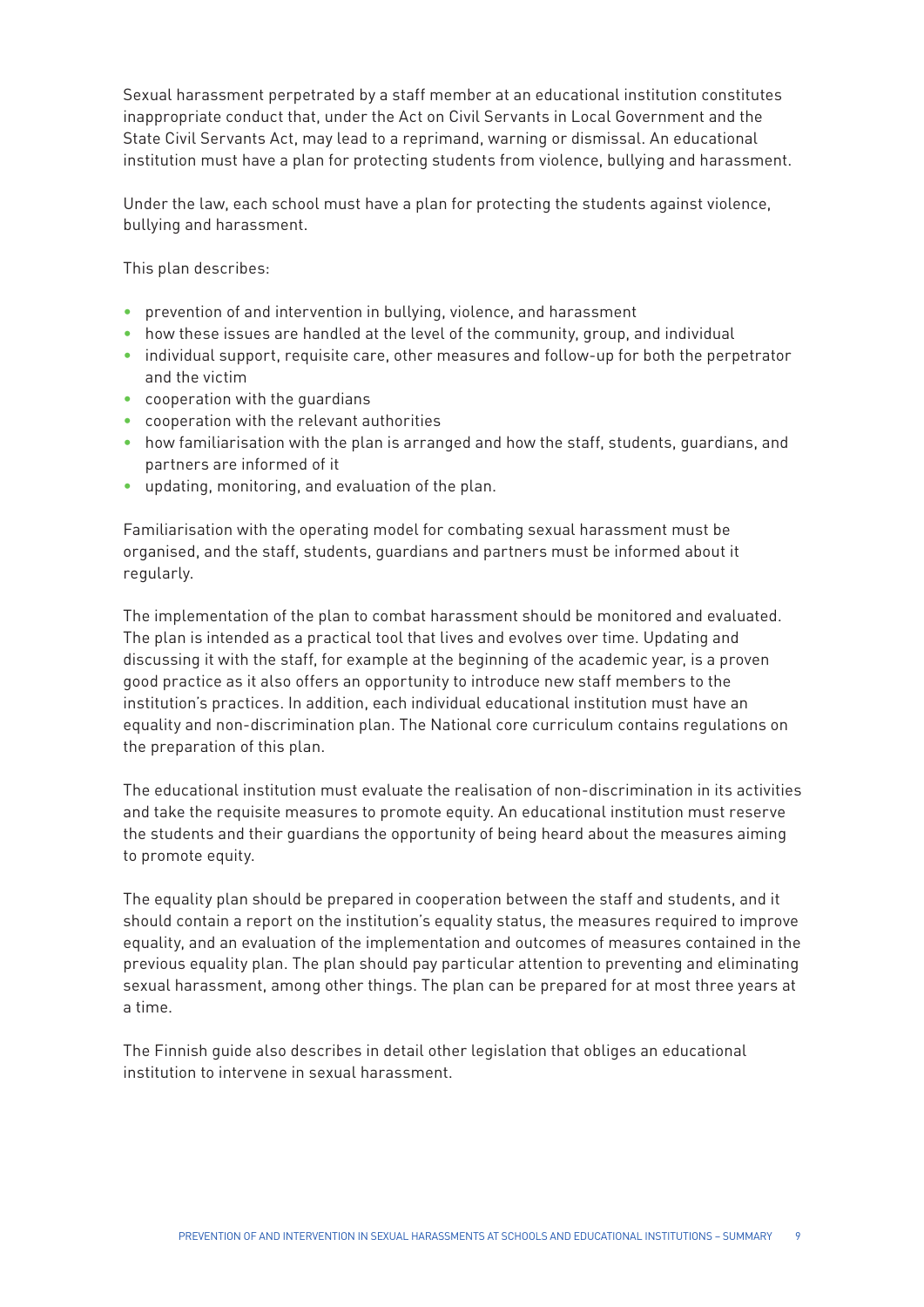#### <span id="page-9-0"></span>**2.2. Safety and well-being should be promoted at an educational institution**

Under the Pupil and Student Welfare Act, all those who work with students at an educational institution, as well as the authorities and employees responsible for student welfare services, must promote in their tasks the welfare of students and the educational institution community as well as cooperation between homes and the educational institution. Primary responsibility for the educational institution community's welfare rests with the institution's staff.

Under the Health Care Act, the health and safety of the learning environment at an educational institution and the welfare of the study community should be promoted, and it should be checked every three years. The check should not only cover the health and safety of the environment but also monitor the community's psychosocial well-being, including sexual harassment and practices associated with it. Actions taken to address any shortcomings found in the checks should be followed up annually.

At health examinations carried out by the pupil and student health service, the pupils and students are asked about any sexual harassment, violence or threat of violence they have encountered in an age-appropriate manner. In the national preliminary information form (National Institute for Health and Welfare) for an extensive health examination carried out in grade 8, all pupils are asked about any sexual harassment or molestation they may have encountered in different environments (home, school, free time, online etc.).

### **2.3. A workplace must be a safe learning environment**

In training provided through practical tasks in a workplace, the employer or the party providing the job under a training agreement is responsible for the student's occupational safety as set out in the Occupational Safety and Health Act. A workplace must also be a safe learning environment. The education provider must inform the employer or the party providing the job under a training agreement about the responsibilities for occupational safety referred to above.

When an employer is informed of any harassment or other inappropriate treatment targeting an employee that harms their health or puts them at risk, under the Occupational Safety and Health Act the employer has the obligation to use all available measures to eliminate the problem. Harassment and inappropriate treatment also include sexual harassment. The employer should attempt to investigate what happened and find systematic actions and solutions for their employees. The Act on Equality between Women and Men also obliges the employer to take all possible action to ensure that an employee is not sexually harassed. Under this Act, the action of an employer shall be deemed to constitute discrimination prohibited under the Act if, upon receiving information that an employee has been a victim of sexual or other gender-based harassment in the workplace, the employer neglects to take the steps available to eliminate the harassment.

The educational institution should instruct the students to report any sexual harassment they have experienced in the workplace.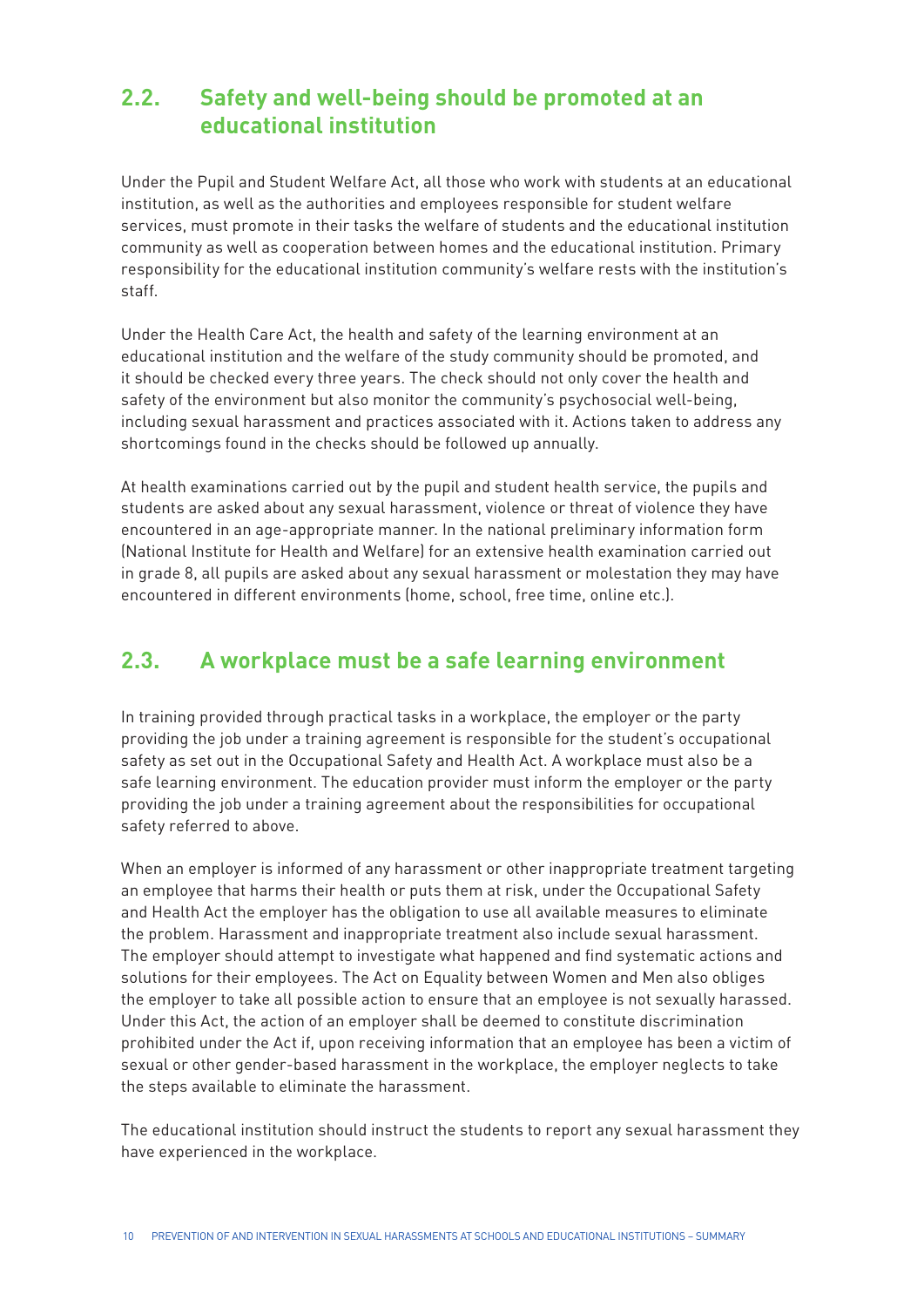<span id="page-10-0"></span>3. PREVENTION OF SEXUAL HARASSMENT IN CURRICULA AND THE ACTIVITIES OF EDUCATIONAL INSTITUTIONS

In the National core curricula approved by the Finnish National Agency for Education, health and safety themes come up in different sections ranging from the underlying values and school culture to transversal competences and the objectives and contents of different subjects. A local curriculum should contain the entities set out in the national core curriculum.

#### **3.1. Underlying values and school culture lay the foundation**

In the description of the *underlying values* of the National core curriculum, each child and young person is seen as unique. Experiences of safety and dignity lay the foundation for the students learning to appreciate themselves. An experience of being heard and included and having the possibility of participating in building the community's well-being together with others is equally significant.

The significance of values education is highlighted in a world where information communicated by multiple forms of media, global information networks, social media and peer relationships shape the value systems of children and young people. Joint reflection on values by the school and the homes creates security and promotes the students' holistic well-being.

The National core curriculum describes *the school culture* as the community's way of acting that is formed over time. While the school culture is shaped by both conscious and unconscious factors, it can be developed and changed. The school culture affects everyone it touches, and the adults' ways of acting communicate the community's values and attitudes to the students. This way, models of interaction and language use as well as gender roles are passed on to the pupils. Jointly reflecting on the impacts of the school culture and recognising and rectifying its undesirable features are an important part of its development.

#### **3.2. Knowledge and skills from transversal competences, subjects and common qualification units**

The National core curriculum for basic education defines seven areas of *transversal competence* whose objectives and contents are implemented as part of the instruction in all subjects. Transversal competence refers to an entity consisting of knowledge, skills, values, attitudes and will. Competence also includes an ability to apply knowledge and skills in a given situation.

Of the transversal competence areas, *taking care of oneself and others, managing daily life* highlights the school community's role in guiding the pupils to understand that everyone can through their actions influence both their own and other people's well-being, health and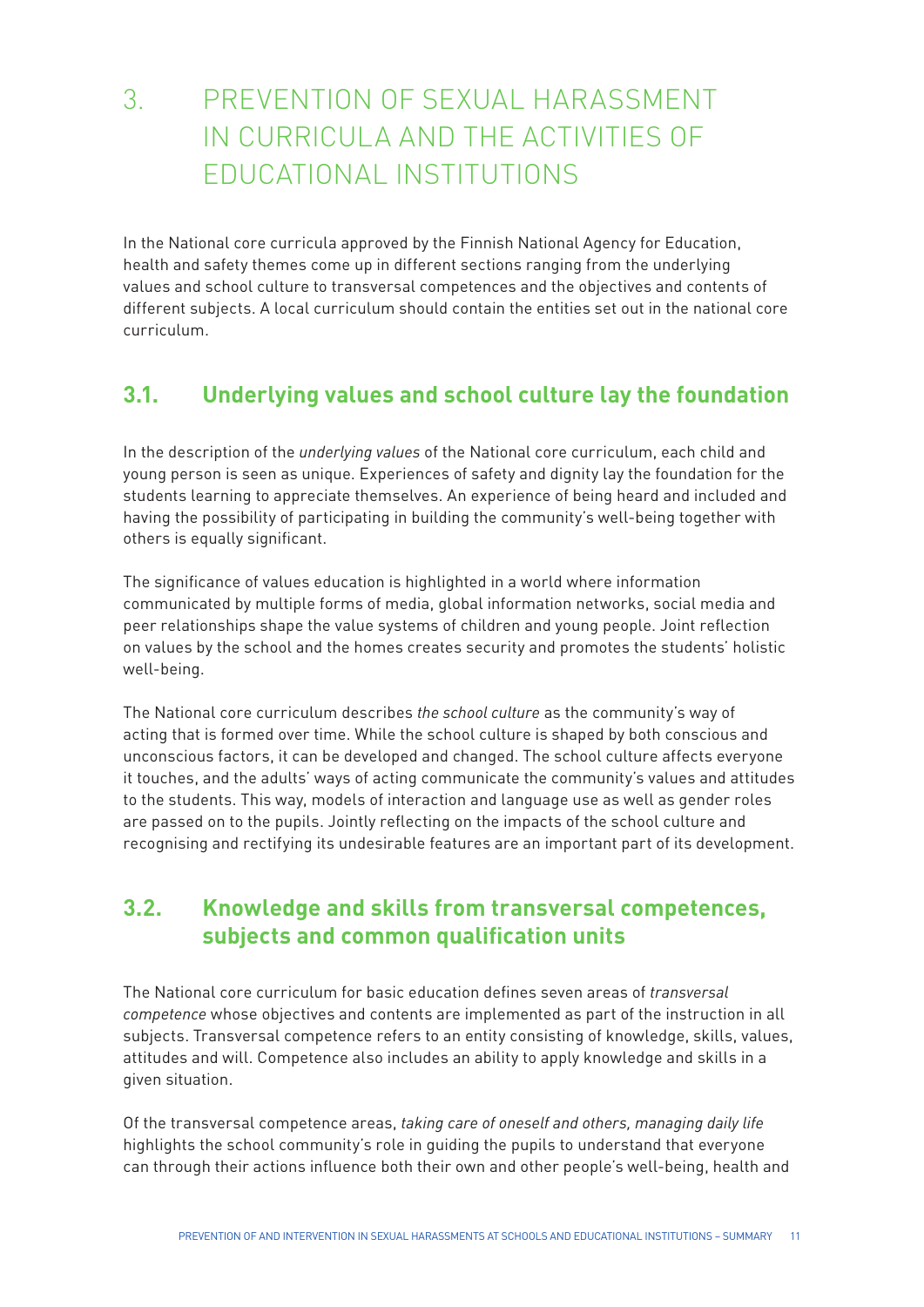safety. The pupils are given an opportunity to develop their emotional and social skills, and they grow up to realise the importance of interpersonal relations and taking care of each other. They are taught to anticipate hazardous situations and act in them as well as to protect their privacy and set personal boundaries.

The objective of the transversal competence area of *cultural competence, interaction and expression* is to guide the pupils to appreciate the cultural meanings in their environment and build their own cultural environment and a positive relationship with their surroundings.

*Multiliteracy* is a transversal competence area that imparts skills in interpreting, producing and evaluating various text types, which will help the pupils understand diverse forms of cultural communication and build their personal identity.

Sexual education is one of the core areas of the *health education* subject. Health education is taught as part of environmental studies in grades 1–6. General upper secondary education for young people contains one compulsory course of health education, in addition to which the provider of general upper secondary education must offer two national specialisation courses in this subject.

Phenomena relevant to health, well-being and safety are examined in an age-appropriate manner as part of the instruction. Young people are offered the knowledge and skills they need to make choices about their own sexuality and an opportunity to reflect on their values and attitudes related to sexuality, their identity and their self-image. As part of sexual education, a young person's sexual rights and the ethical dimension of sexuality are also discussed. Defending the boundaries of privacy and the right of self-determination are an important part of health education in a technologically advancing world.

In the subject of *social studies*, pupils' skills in managing their lives and constructive interaction are built up from grade 4 up. The pupils learn how everyone can influence their own and their local community's safety. Democratic values and basic principles, including human rights, equity, and equality, are examined in teaching and learning.

In the teaching and learning of and selection of learning environments and work methods for the *mother tongue and literature* subject, the pupils' diversity, non-discrimination and gender equality are addressed. Particular attention is paid to describing the pupils' personal experiences and expressing and justifying their opinions, ensuring that each pupil's actions support the creation of a constructive and polite atmosphere for interaction.

In all *worldview subjects*, starting with pre-primary education, the pupils and students familiarise themselves with human rights and the UN Convention on the Rights of the Child in an age-appropriate manner. The objective of all worldview subjects is to guide the pupils and students towards a good life by reflecting on the questions of right and wrong and the rules of communal life.

In *visual arts*, questions related to the pupils' identities and cultural diversity as well as changes in these areas play a key role. The pupils' images are used as the basis for visual expression and interpretation, which offers opportunities for more gender-aware instruction. In teaching and learning, the impacts of visual arts and other forms of visual culture on the pupils' opinions, attitudes, and practices are examined.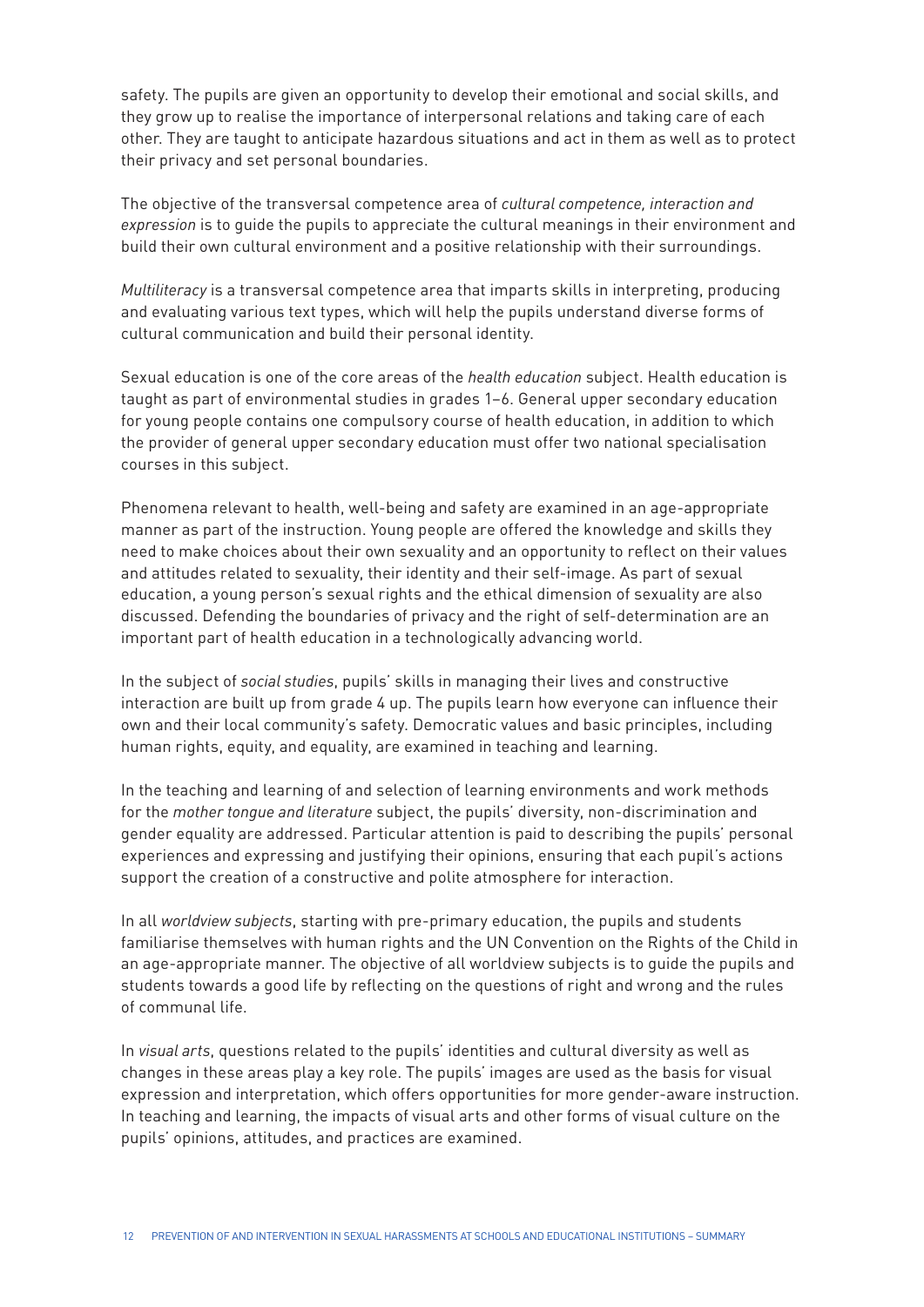In vocational education and training, *common qualification units* contain learning outcomes related to value systems and practices that respect other people and promote well-being. Prevention of sexual harassment can be regarded as being included in these themes. These learning outcomes are part of the qualification unit Citizenship and working life competence.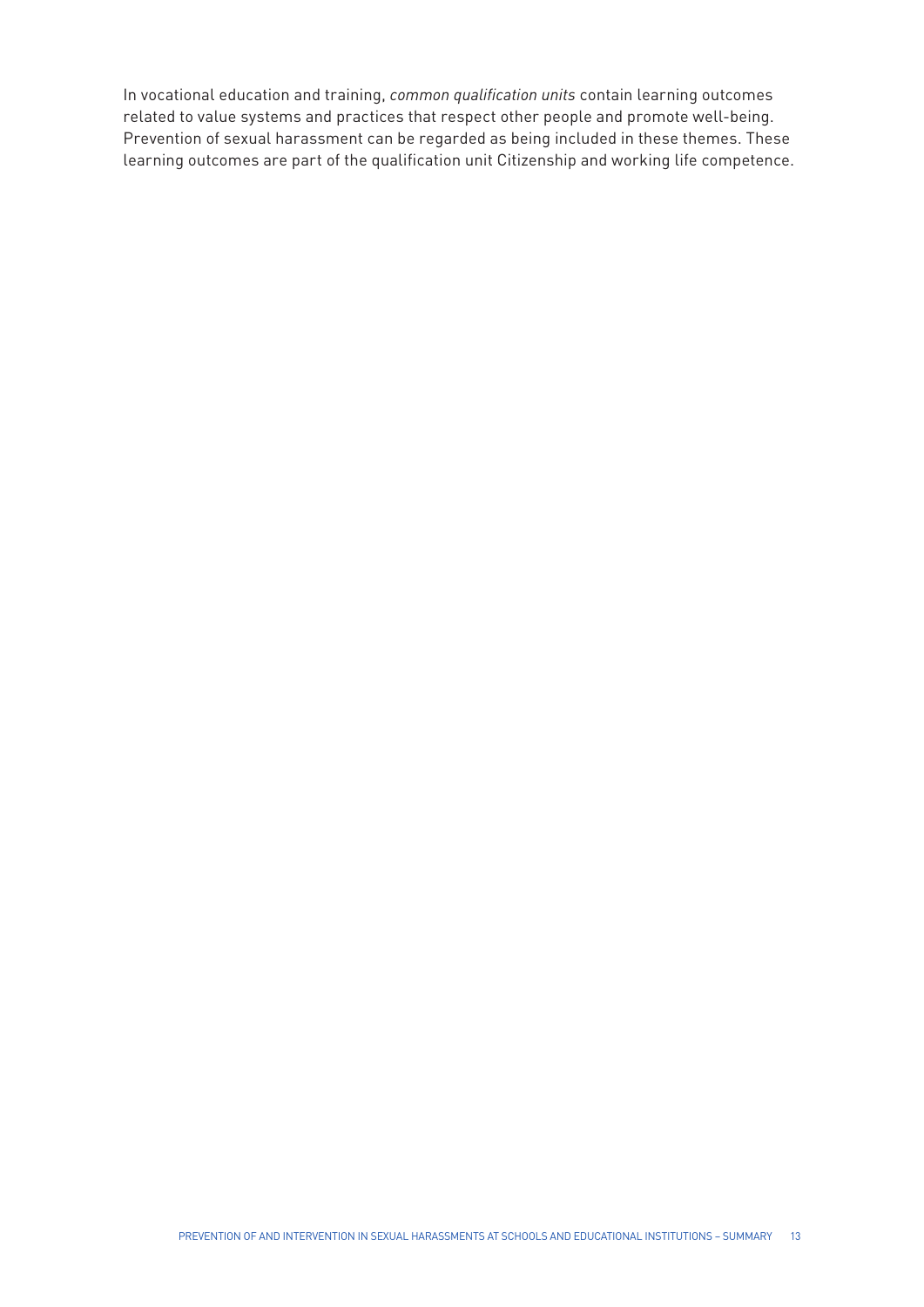## <span id="page-13-0"></span>4. DUTIES OF PROFESSIONALS AT EDUCATIONAL INSTITUTIONS, STUDENTS AND GUARDIANS

Under the Pupil and Student Welfare Act, all those who work with the students at an educational institution as well as the authorities and employees responsible for student welfare services must promote the welfare of students and the educational institution community. *Each member of the educational institution's staff who has observed or been informed of sexual harassment must make sure that an investigation of the matter is started without delay.*

The educational institution should also encourage the students to report any sexual harassment they have observed or encountered to a staff member. Interaction with both the pupils and students and with the guardians is important in creating a culture of cooperation.

Anonymous reports are not a good starting point for investigating sexual harassment. Effective intervention in the situation requires discussing the matter between the parties, and anonymous reports are thus not possible. If anonymous reports of sexual harassment come up in an educational institution's surveys or course feedback, however, the institution should investigate the situation by the available means. It should be made clear to the students that the institution's possibilities of taking action on anonymous reports are limited.

The Finnish guide on preventing and intervening in sexual harassment provides more detailed instructions for each of the stakeholders in Finland:

- **The education provider** (usually the municipality) is responsible in general for the legal operation of the educational institutions it maintains and the adequacy of their resources. The education provider is responsible for seeing to the implementation of equality between the students and the development of joint operating models at the provider level.
- The **principal** is ultimately responsible for the safety of the learning environment at the educational institution they lead. This requires providing guidance for and supervising the staff and intervening in any shortcomings and violations that come to light.
- A **teacher** provides instruction, education and guidance in keeping with the curriculum. The teacher is responsible for safety and well-being in their teaching group and contributes to the school community's welfare.
- The **multiprofessional school-specific welfare group** is responsible for the planning, development, implementation and evaluation of student welfare in each unit. The student welfare group focuses on groups, classes, the community and the learning environment. It addresses issues at the general and community level.
- The tasks of a **student welfare psychologist, social worker, public health nurse and doctor** include communal and individual student welfare work. The psychologist's and social worker's services support the students' learning and welfare as well as their social and psychological capabilities. Pupil and student welfare promotes the students' health, physical and psychological growth and development, well-being and ability to study. Using student welfare services is always voluntary for a student.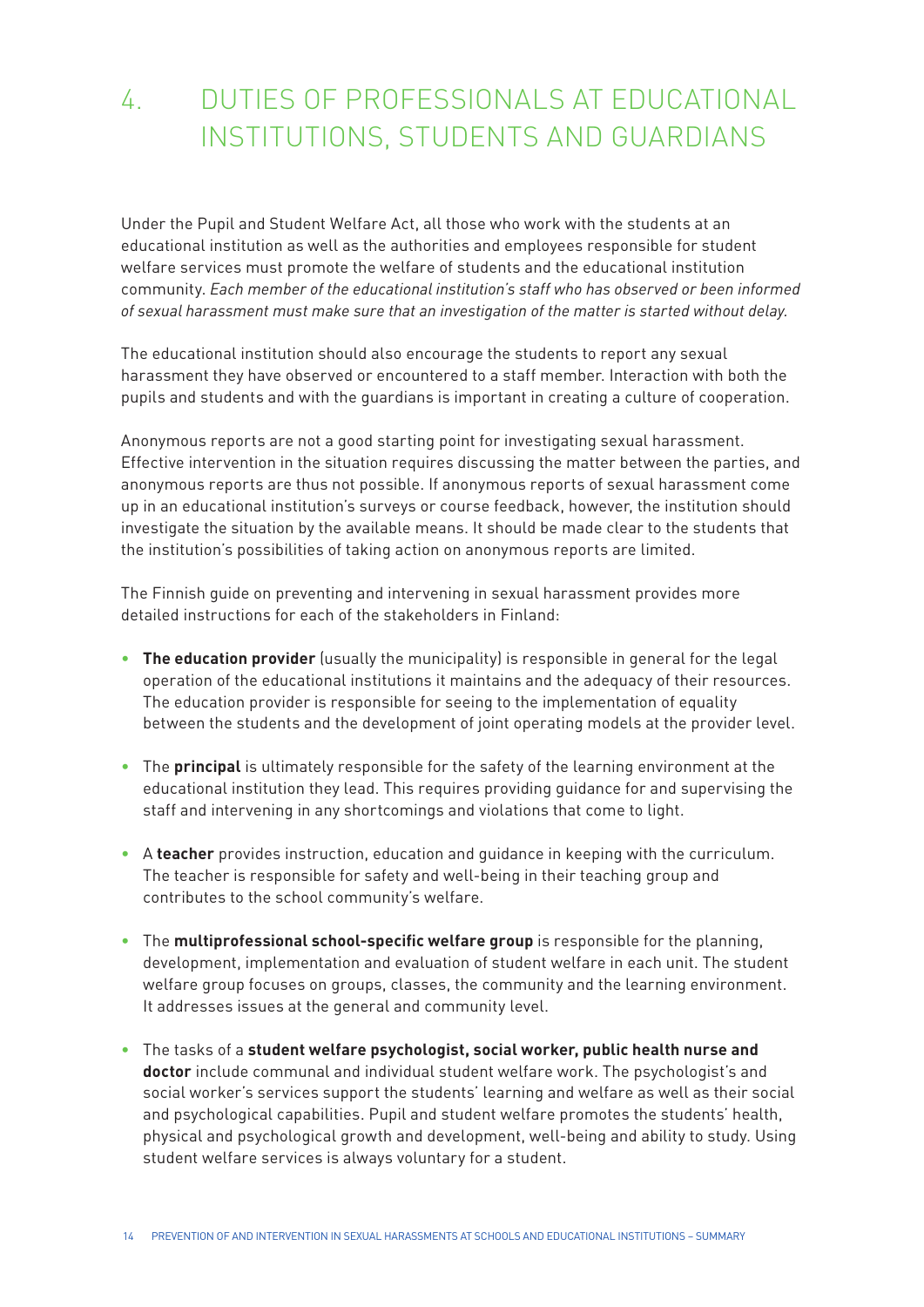- A **student** must behave appropriately, not bully others, and avoid actions that may put the safety of other students, the educational institution community or the learning environment at risk. In the educational institution community, each member's actions also influence other members' experiences of well-being and safety. The students should be informed of where and how they can seek help if they encounter sexual harassment.
- For underage students, instruction and education are organised in cooperation with their **guardians**.